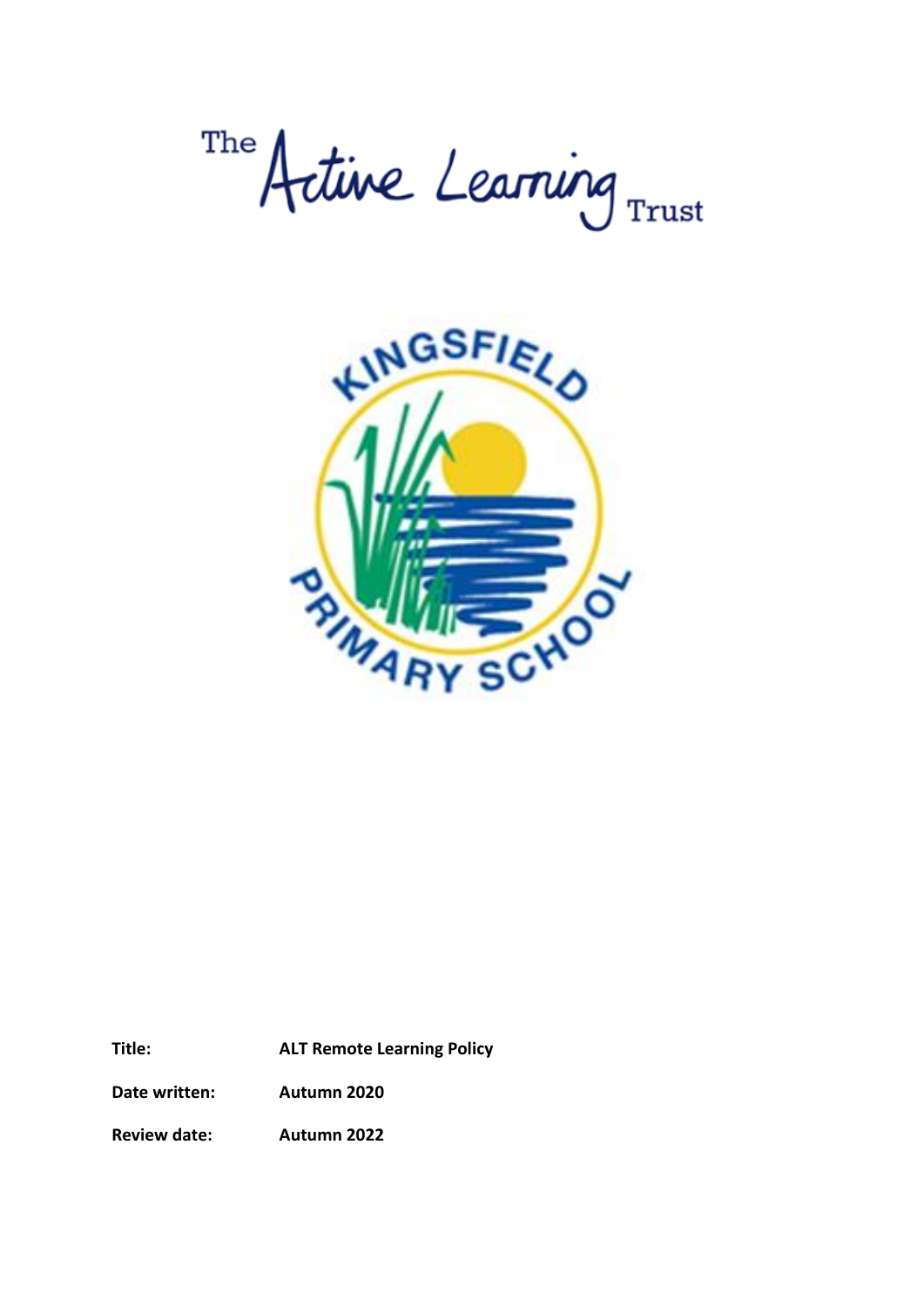

## **1. Statement of intent**

At Kingsfield Primary we understand the need to continually deliver high quality education, including during periods of remote learning – whether for an individual pupil or many. We recognise the importance of maintaining high expectations in all areas of school life and ensuring that all pupils have access to the learning resources and support they need to succeed.

Through the implementation of this policy, we aim to address how the school intends to deliver learning remotely when a pupil is not able to access school due to the COVID-19 pandemic.

Our aim is to:

- Minimise the disruption to pupils' education and the delivery of the curriculum in the event that pupils are absent from school due to COVID-19.
- Ensure provision is in place so that all pupils have access to high quality learning resources and teaching support
- Ensure all pupils have the provision they need to complete their work to the best of their ability, and to remain happy, healthy, and supported during periods of remote learning.
- Enable teachers to ensure that their workload is managed and that they are suitably trained and experienced in the delivery of remote learning platforms.
- Ensure robust safeguarding, privacy and data security measures continue to be in effect during the period of remote learning.

### **2. Safeguarding**

We are committed to safeguarding and promoting the welfare of all children in line with the duty placed on us by section 175 of the Education Act 2002. We strongly believe that all children have the right to feel safe and to be protected from physical, sexual or emotional abuse and neglect.

Safeguarding the welfare of children is **everyone's** responsibility. **Everyone** who comes into contact with children has a role to play in safeguarding them. During periods of remote learning, staff and parents alike must ensure that the child does not access inappropriate resources, sites or content.

All pupils, staff, parents and governors will have read and signed our school Acceptable Use Policies. Staff will at all times work within the schools *Code of Conduct for Adults*. Adults must also ensure that any digital resources made available to families, or returning completed tasks, are safe and do not compromise the professional conduct or standards expected at Kingsfield Primary. Adults recording teaching input and explanation videos from home should be dressed appropriately and should ensure that the background setting is suitable (e.g not in a bedroom area) .

All communication between children and adults, whilst pupils are learning at home, should take place via school email accounts or Google Classroom/ Microsoft Teams only. Adults should not communicate with pupils via their own personal social media accounts and no images of pupils should be emailed.

Any breaches must be immediately reported to our Designated Safeguarding Lead by emailing cstephens@kingsfield.cambs.sch.uk, with brief details.

#### **3. Philosophy**

Our school works in close partnership with families and recognises that each family is unique. This plan complies with the expectations and principles outlined in the DFE document [Guidance for Full](https://www.gov.uk/government/publications/actions-for-schools-during-the-coronavirus-outbreak/guidance-for-full-opening-schools#res)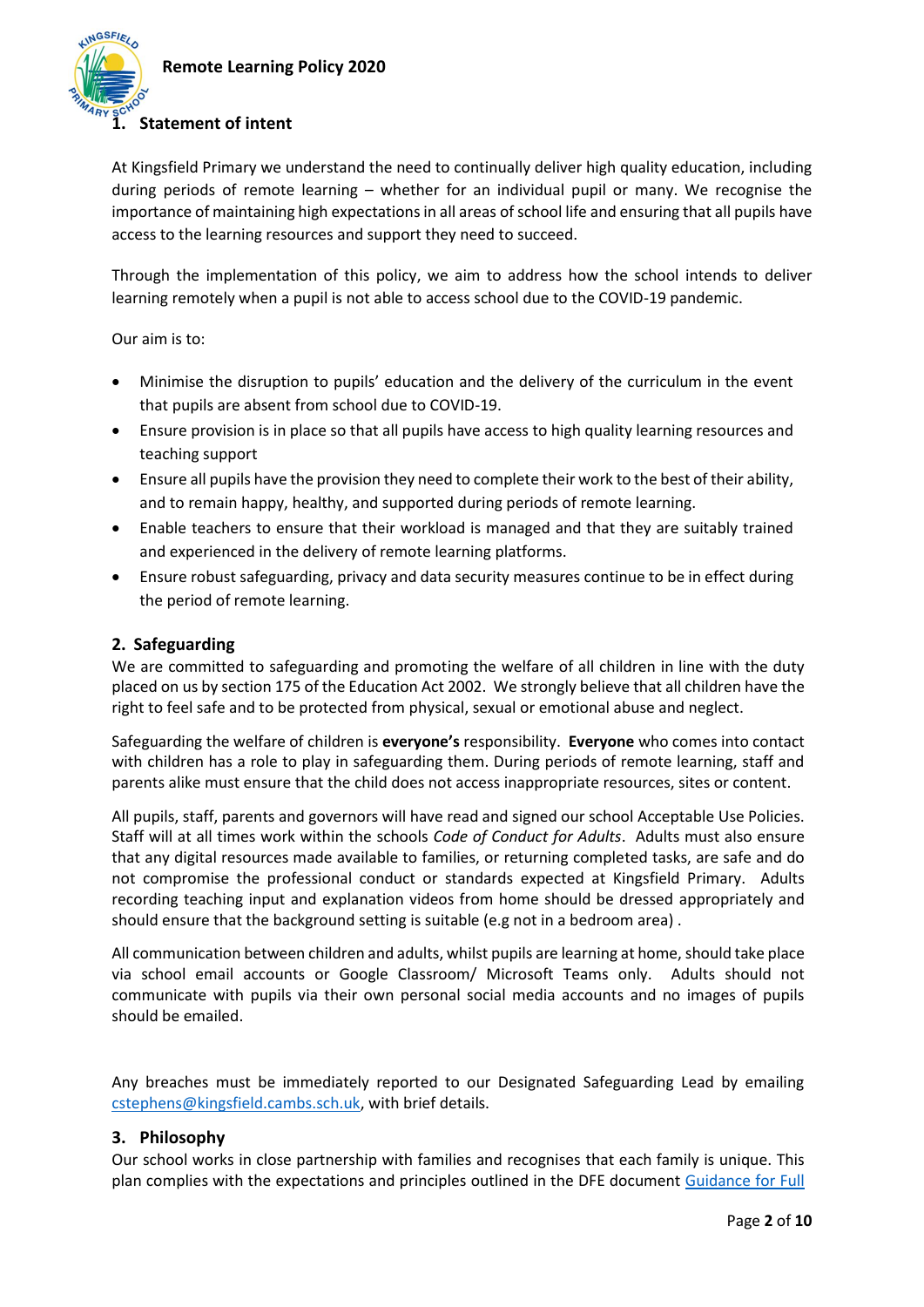

[Opening of Schools](https://www.gov.uk/government/publications/actions-for-schools-during-the-coronavirus-outbreak/guidance-for-full-opening-schools#res) and offers remote learning opportunities for all children. We acknowledge that some households have limited access to devices and will require hard-copies of work and resources. Kingsfield Primary School will be as supportive as is practically possible to enable every child to continue to learn during any periods of school closure or when a child is unable to attend.

In the event that a pupil is not able to attend school, as a result of the COVID-19 pandemic, pupils will be provided with an education remotely and will be expected to engage in the home learning activities on offer. The only exception will be made under the circumstance that a pupil is unwell themselves.

Remote learning will be provided when a child is absent due to Covid related reasons, these include:

- 1. A child who is absent because they are; displaying COVID symptoms, awaiting COVID test results, part of a household which is required to self-isolate.
- 2. A child's whole bubble is not permitted to attend school because they, or another member of their bubble, have tested positive for Covid-19.
- 3. The school is closed to all pupils as part of government wider lockdown measures.

| <b>Response Level</b>                                                                                                                                                                                                            | <b>Remote Learning Offer</b>                                                                                                                                                                                                                                                                                                                                                                                                                                                                    | <b>Safeguarding</b>                                                                                                                                                                                          | <b>Free School</b><br><b>Meals</b>                                                                                                                                                                                                 |
|----------------------------------------------------------------------------------------------------------------------------------------------------------------------------------------------------------------------------------|-------------------------------------------------------------------------------------------------------------------------------------------------------------------------------------------------------------------------------------------------------------------------------------------------------------------------------------------------------------------------------------------------------------------------------------------------------------------------------------------------|--------------------------------------------------------------------------------------------------------------------------------------------------------------------------------------------------------------|------------------------------------------------------------------------------------------------------------------------------------------------------------------------------------------------------------------------------------|
| 1. School response when<br>a child is absent because<br>they are; displaying<br><b>COVID symptoms,</b><br>awaiting COVID test<br>results, or are part of a<br>household which is<br>required to self-isolate.                    | Class teachers will provide a weekly<br>menu of learning opportunities which<br>will always include maths, writing,<br>reading, spelling and PE, and may also<br>include activities relating to the wider<br>curriculum subjects. These will be<br>accessible via the school website,<br>Purple Mash and by post if the parent<br>requests.<br>Pupils will be provided with a remote<br>learning exercise book, or reading<br>book, pencil and rubber and the login<br>details for Purple Mash. | The class teacher<br>will make contact on<br>the telephone with<br>the pupil every 2<br>days in order to<br>check in on<br>wellbeing and home<br>learning.<br>Any concerns to be<br>passed to the DSL.       | A weekly<br>voucher to be<br>provided for<br>any child who<br>is entitled to<br>free school<br>meals.<br>Collected by<br>the parent<br>from the main<br>school office if<br>they are able<br>to do so or<br>issued via<br>EdenRed. |
| 2. A child's whole<br>bubble is not<br>permitted to attend<br>school because they,<br>or another member of<br>their bubble, have<br>tested positive for<br>Covid-19<br>or<br>3. The school is closed<br>to all pupils as part of | Teachers will be working from home<br>to prepare lessons that will be<br>delivered remotely, as set out in the<br>Remote Learning Timetable, via<br>Microsoft Teams for the majority of<br>pupils.<br>The offer will include a<br>daily<br>timetable and overview, individual<br>lesson introduction videos for core<br>subjects, written explanations and<br>additional learning resources. These                                                                                              | Any concerns<br>shared by parents<br>or pupils reported<br>to the class<br>teacher or class<br>teaching assistant<br>should be<br>recorded on<br>MyConcern along<br>with the follow up<br>action/resolution. |                                                                                                                                                                                                                                    |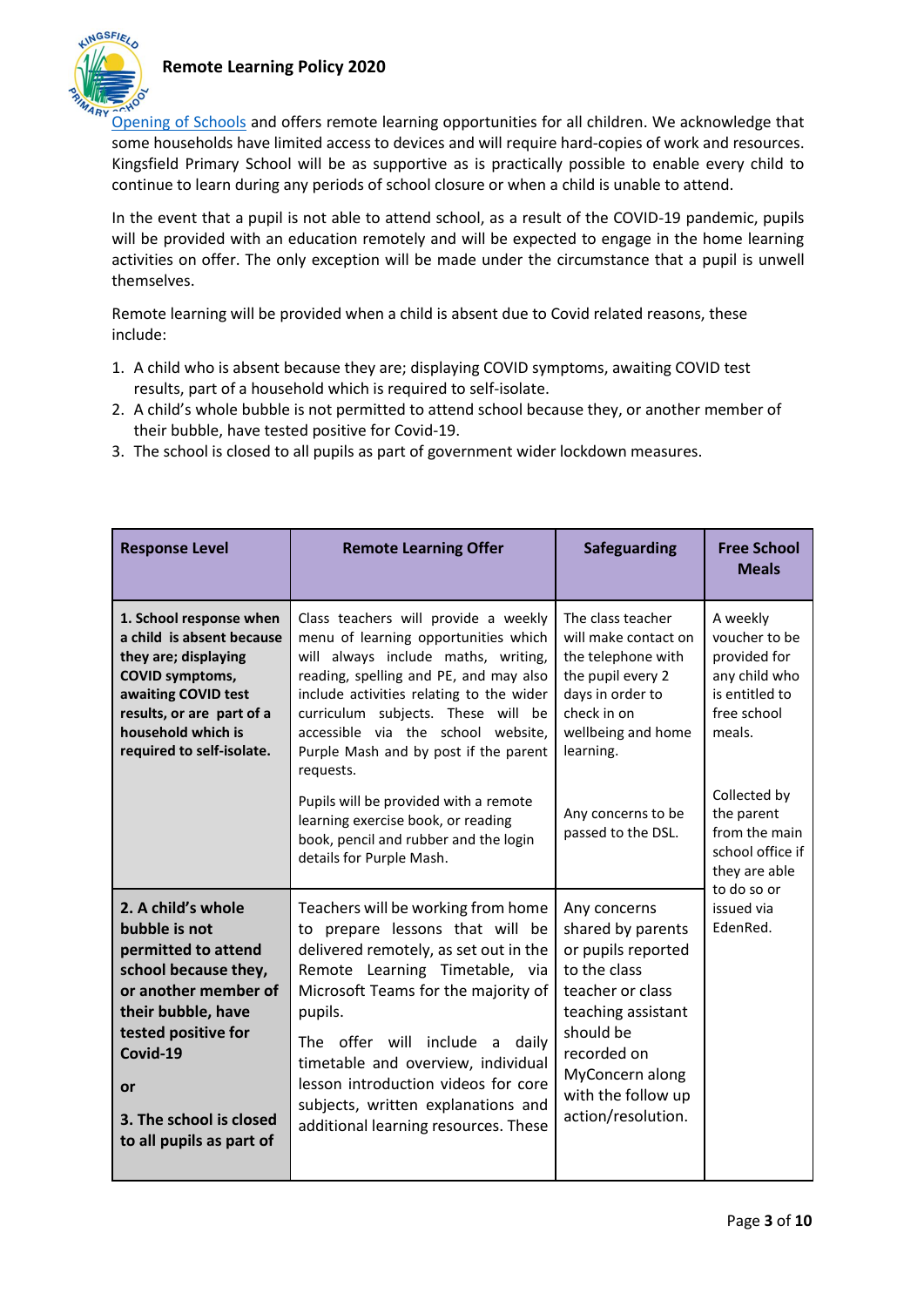

| government wider<br>lockdown measures. | will be available on Microsoft Teams<br>by 8.30am each morning.<br>Teachers and Teaching Assistants<br>will be available online via the<br>Microsoft Teams stream and Purple<br>Mash to support with their remote<br>and<br>learning<br>to<br>respond<br>to<br>questions from children and / or<br>parents. | Significant<br>safeguarding<br>concerns should<br>be reported to the<br>DSL. |  |
|----------------------------------------|-------------------------------------------------------------------------------------------------------------------------------------------------------------------------------------------------------------------------------------------------------------------------------------------------------------|------------------------------------------------------------------------------|--|
|                                        | Teachers will provide feedback for<br>pupils on reading, writing and maths<br>work, submitted by 3pm, by the end<br>of each day via Purple Mas. Work<br>which is completed and submitted<br>after 3pm will be marked and<br>feedback offered the following day.                                             |                                                                              |  |
|                                        | Feedback will be given by Friday at<br>3pm each week on all other subjects<br>in the remote learning timetable.                                                                                                                                                                                             |                                                                              |  |
|                                        | If there is a concern around the<br>engagement of a pupil, teachers will<br>ask teaching assistants to make<br>contact with parents to<br>raise<br>concern and offer support.                                                                                                                               |                                                                              |  |
|                                        | Where a pupil or family group is not<br>able to access the remote learning<br>provision on Microsoft Teams or<br>Purple Mash then alternative paper<br>based resources will be provided for<br>collection by parents/carers.                                                                                |                                                                              |  |

## **4. Roles and Responsibilities** *(when a whole class or bubble is closed and children are at home)*

## **4.1 Teachers**

- Will be provided with a laptop for use at home to assist them in the preparation and delivery of remote learning education for the pupils in their class.
- Will have access to ongoing support and appropriate CPD to ensure they are confident with delivering remote education via Microsoft Teams and Purple Mash.
- Where they are unable to work for any reason during this time, for example due to sickness or caring for a dependent, they should report this using the normal staff absence procedures for Kingsfield Primary School.
- Will be expected to be available for their full normal contact hours with core online learning activities taking place between 8.45- 11.55am and 1.00 – 3.00 on each of their normal working days.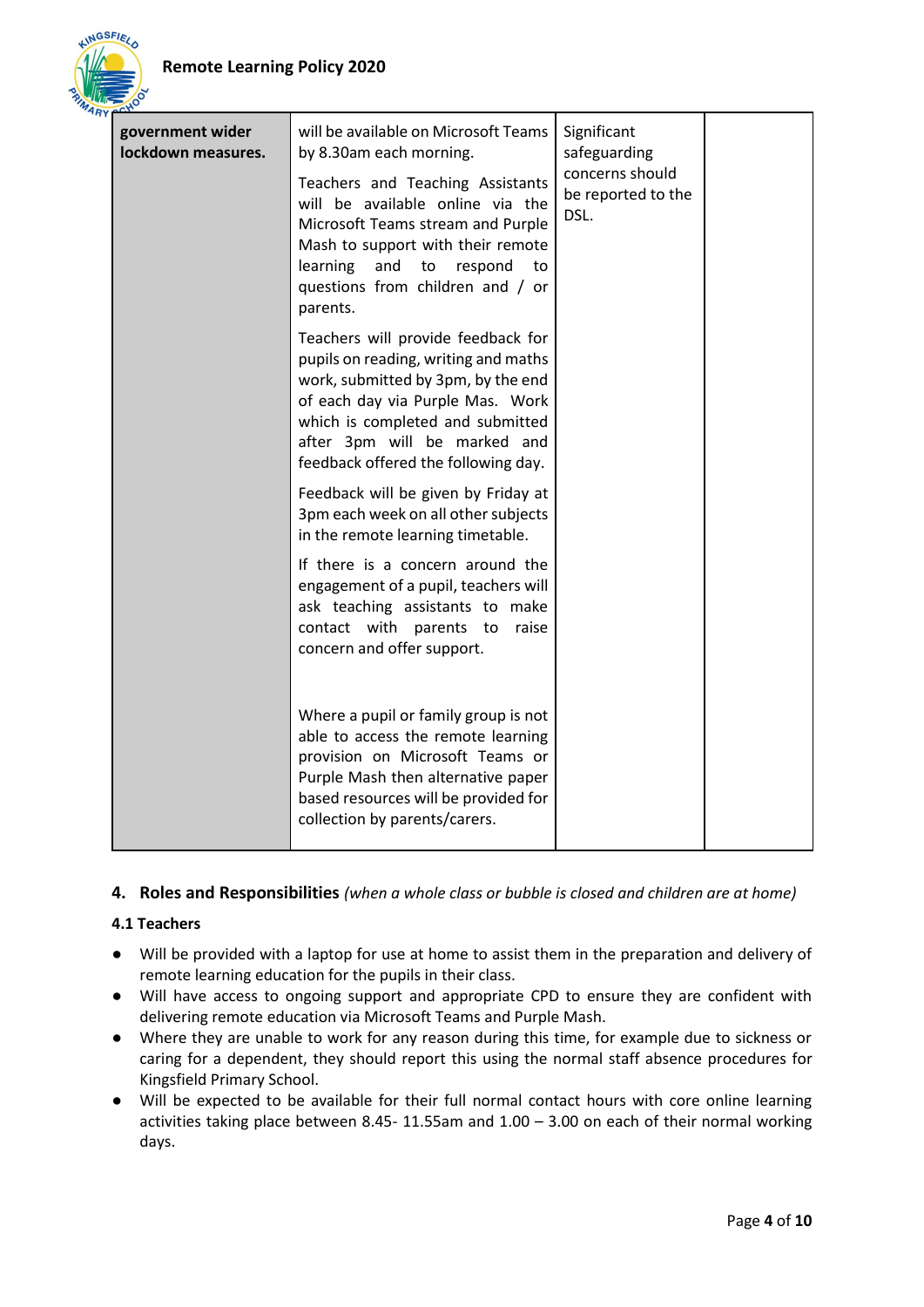

- Prepare lessons to be delivered remotely, as set out in the Remote Learning Timetable, to be delivered via Microsoft Teams for the majority of pupils in the class. Work will be supported through the Purple Mash platform.
- Provide feedback for pupils, on reading, writing and maths work, submitted by 3pm, at the end of each day via Purple Mash. Work which is completed and submitted after 3pm will be marked and feedback will be offered the following day.
- Feedback will be given by Friday at 3pm each week on all other subjects in the remote learning timetable.
- Direct the class teaching assistant in supporting the work and learning of pupils who are working remotely.
- Report any significant safeguarding concerns immediately to our Designated Safeguarding Lead (DSL) Mrs Claudia Stephens or (DDSL) Mrs Lauren Read.

### **4.2 Teaching Assistants**

- Will all be provided with a Google Chromebook/Laptop for use at home to assist them in supporting the delivery and preparation of remote learning education for the pupils in their class.
- Will have access to ongoing support and appropriate CPD to ensure they are confident with delivering remote education via Microsoft Teams.
- Will be expected to be available for their normal contracted working hours with core online learning activities usually taking place between 8.45 - 11.55 and 1.00 – 3.00 on their working days to respond to questions from children and or parents via the Google Classroom / Microsoft Teams stream.
- Where they are unable to work for any reason during this time, for example due to sickness absence, they should report this using the normal staff absence procedures.
- Join and support the teacher in the Microsoft Teams check in sessions daily with pupils from the class.
- Support the preparation of lessons to be delivered remotely, as set out in the Remote Learning Timetable, to be delivered via Microsoft Teams for the majority of pupils in the class.
- Be available to assist in providing written and verbal feedback to pupils, to make contact with parents and where any concerns arise offer support and record on My Concern, as directed by the class teacher.
- Report any significant safeguarding concerns immediately to our Designated Safeguarding Lead (DSL) Mrs Claudia Stephens or (DDSL) Mrs Lauren Reed.

#### **4.3 Senior Leaders**

- Will be responsible for coordinating our Remote Learning Offer including daily monitoring of engagement.
- Where a teacher or teaching assistant is absent, liaise with the year group partner teacher to ensure continuation of appropriate provision is made for the class.
- Monitoring and quality assuring the effectiveness of our Remote Learning Offer, through regular 'meetings' with teachers and subject leaders, reviewing work set or reaching out for feedback from pupils and parents.
- Liaise with the Designated Safeguarding Lead regarding any significant safeguarding concerns.
- Monitor the security of remote learning systems, such as GDPR and safeguarding considerations.

#### **4.4.IT Systems Manager / Digital Learning / Virtual School Leader**

● To maintain and update the main Kingsfield central Logins and passwords for Microsoft Teams and ensure the central record is kept updated.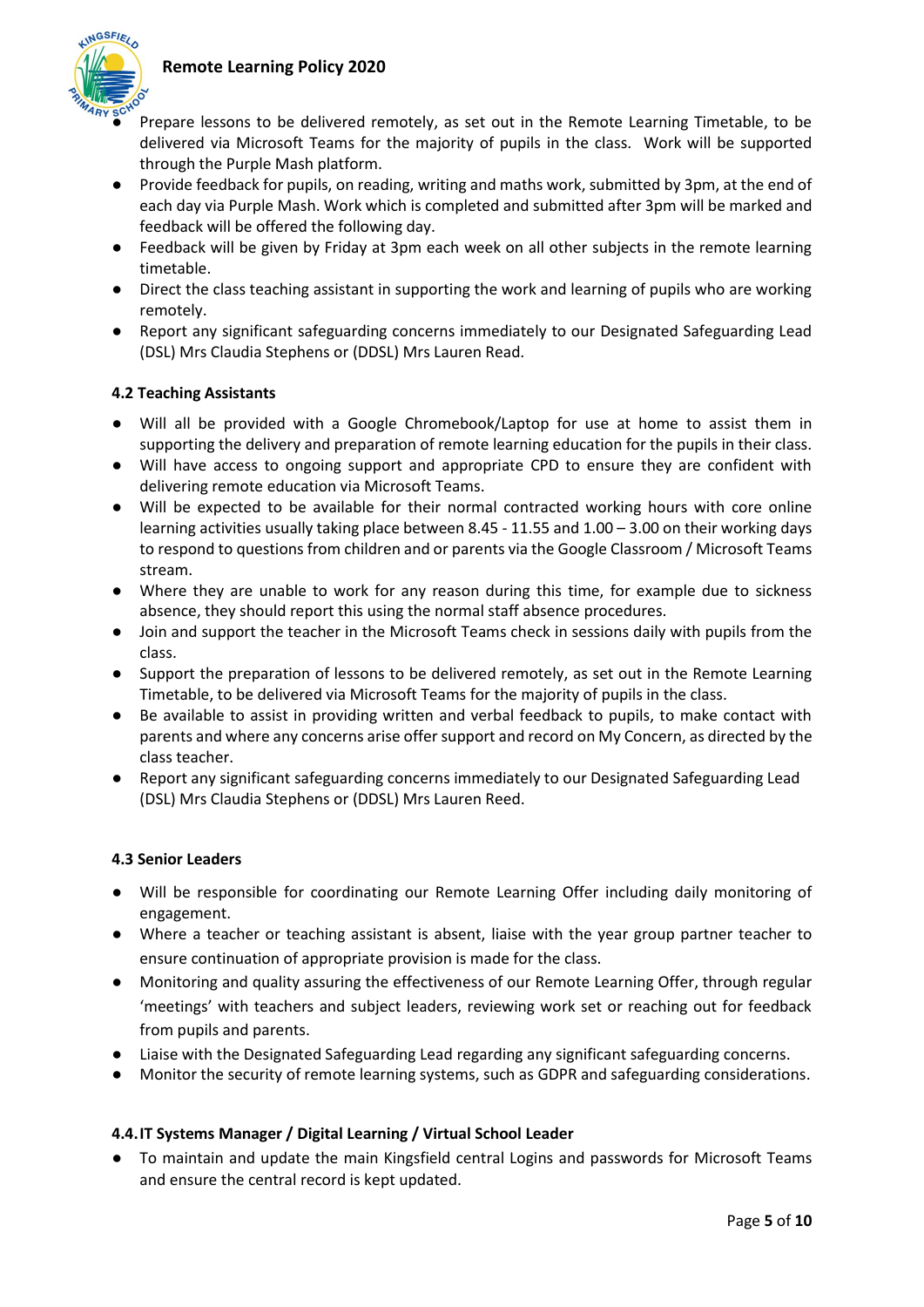

- To issue new passwords to pupils in the event that a child locks their account.
- To manage access to class accounts in the event that a teacher is off sick or has locked their account.

## **4.5 IT Support team Local / ALT Central**

- Fixing issues with systems used to set and collect work.
- Helping staff with any technical issues that they are experiencing.
- Reviewing the security of remote learning systems and flagging any data protection breaches to the data protection officer.
- Assisting pupils and parents with accessing the internet or devices.

### **4.6 Inclusion Manager**

- Liaise with the ICT technicians to ensure that the technology used for remote learning is accessible to all pupils and that reasonable adjustments are made where required.
- Liaise with class teachers to ensure that pupils with EHC plans continue to have their needs met while learning remotely.
- Liaise with the Headteacher, and other organisations, to make any alternate arrangements for pupils with EHC plans, if necessary.
- Monitor the quality and appropriateness of education provided for pupils with SEND and or an EHCP.

## **4.7 Designated Safeguarding Leaders:**

Our DSL and DDSL are responsible for managing and dealing with any safeguarding concerns in line with the procedures set out in our Safeguarding and Child Protection Policy.

#### **4.8 Finance Officer will:**

- Ensure value for money when arranging the procurement (under  $£1000$ ) of equipment or technology or working with the Trust Procurement lead in alignment with Trust policy and advice.
- Ensure we have adequate insurance to cover all remote working arrangements as covered by RPA.

#### **4.9 Pupils and Parents**

Staff can expect pupils learning remotely to:

- ✔ Complete work to the deadline set by teachers.
- $\checkmark$  Seek help if they need it, from teachers via email in the first instance.
- ✔ Alert teachers via email if they're not able to complete work.

Staff can expect parents with children learning remotely to:

- ✔ Make the school aware if their child is sick or otherwise cannot complete work using the 01354 692323 telephone number.
- $\checkmark$  Seek help from the appropriate member of staff, if they need it.
- $\checkmark$  Be respectful when raising concerns with staff.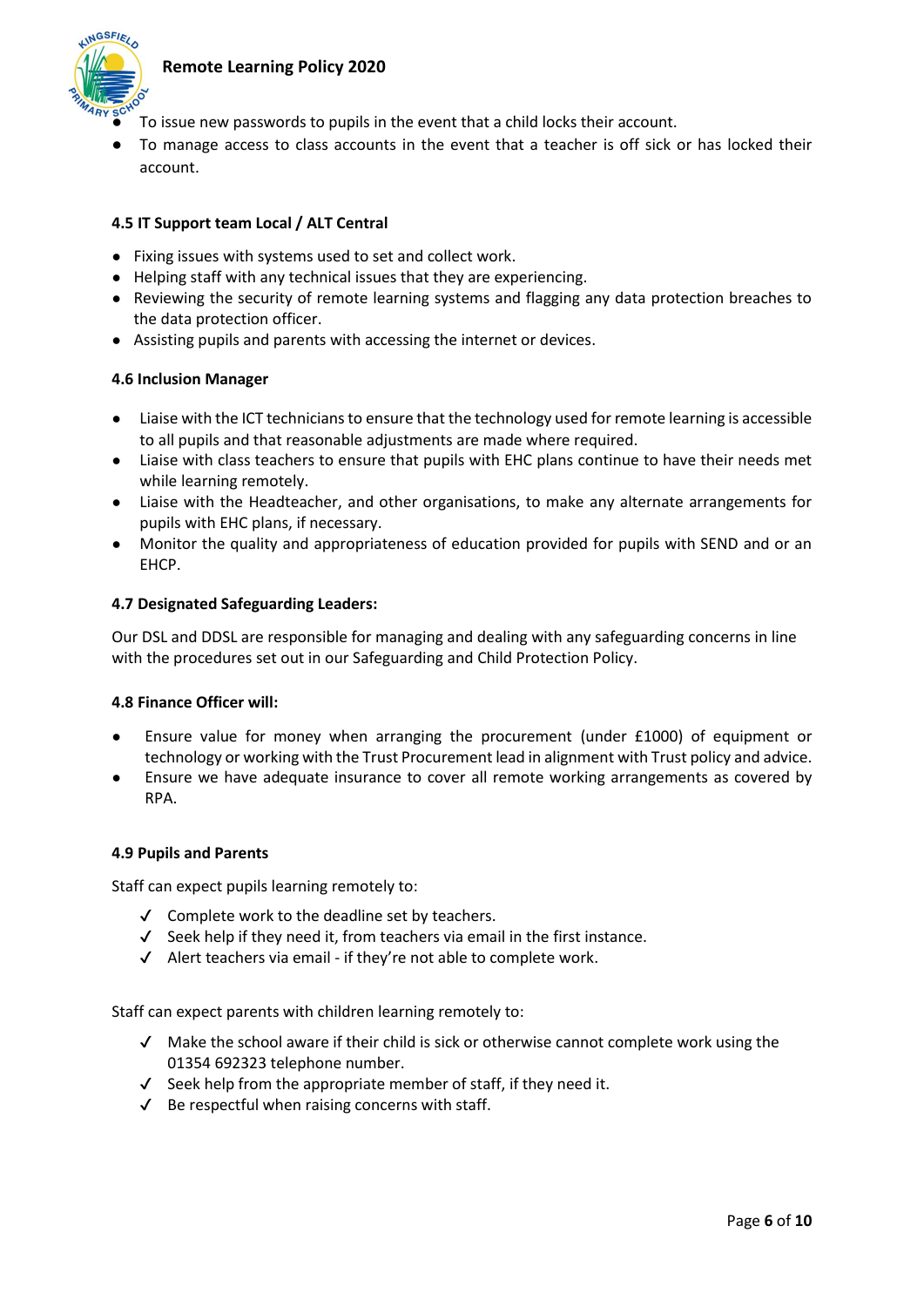

## **4.10 Governing Body is responsible for**

- Monitoring Kingsfield Primary School approach to providing remote learning to ensure education remains as high quality and accessible as possible.
- Ensuring that staff are certain that remote learning systems are appropriately secure, for both data protection and safeguarding reasons.

### **5. Home and School Partnership**

- Class teachers will ensure that our children are familiar with and can confidently use Purple Mash and Microsoft Teams.
- We encourage parents to support their children's work by providing a safe, appropriate place to work and by encouraging them to work with good levels of concentration and best efforts.
- We would encourage children who are learning remotely, to follow the structure of a school day in line with the recommended remote learning timetable (see appendix 1).
- Staff will ensure that work is uploaded in Purple Mash or that the weekly learning menu is available on the school website.
- Parents to contact the class teacher via school email addresses.
- All children sign an 'Acceptable Use Policy' at school which includes online safety rules and this applies when children are working on computers at home.

### **6 Resources and tools used to deliver the Remote Learning Plan**

#### **6.1 Basic resources**

- Online tools for EYFS, KS1 and KS2.
- Use of recorded video for lesson instructions and assemblies.
- Telephone calls made to pupils and parents at home.
- Weekly year group learning menu. Available on website and within the school newsletter.
- Books, pencils, pens, resource sheets and pupil logins and passwords for all platforms made available for collection from the office when needed.
- Physical materials such as story books and writing tools.

#### **6.2 Software and online platforms**

Within all plans, teachers will set appropriate work in line with our current curriculum, primarily supplemented by a range of digital resources.

In preparation for home-learning, parents and children need to receive logins and passwords for the following platforms (likewise teaching and teaching assistant staff need to be familiar with them):

- Microsoft Teams
- Spelling Shed (EY only at the present time)
- Purple Mash
- TT Rockstars

#### ● **Data Protection**

Data protection impact assessments will be undertaken where personal data will be uploaded to learning and teaching web-based and cloud platforms. This is to ensure compliance with GDPR and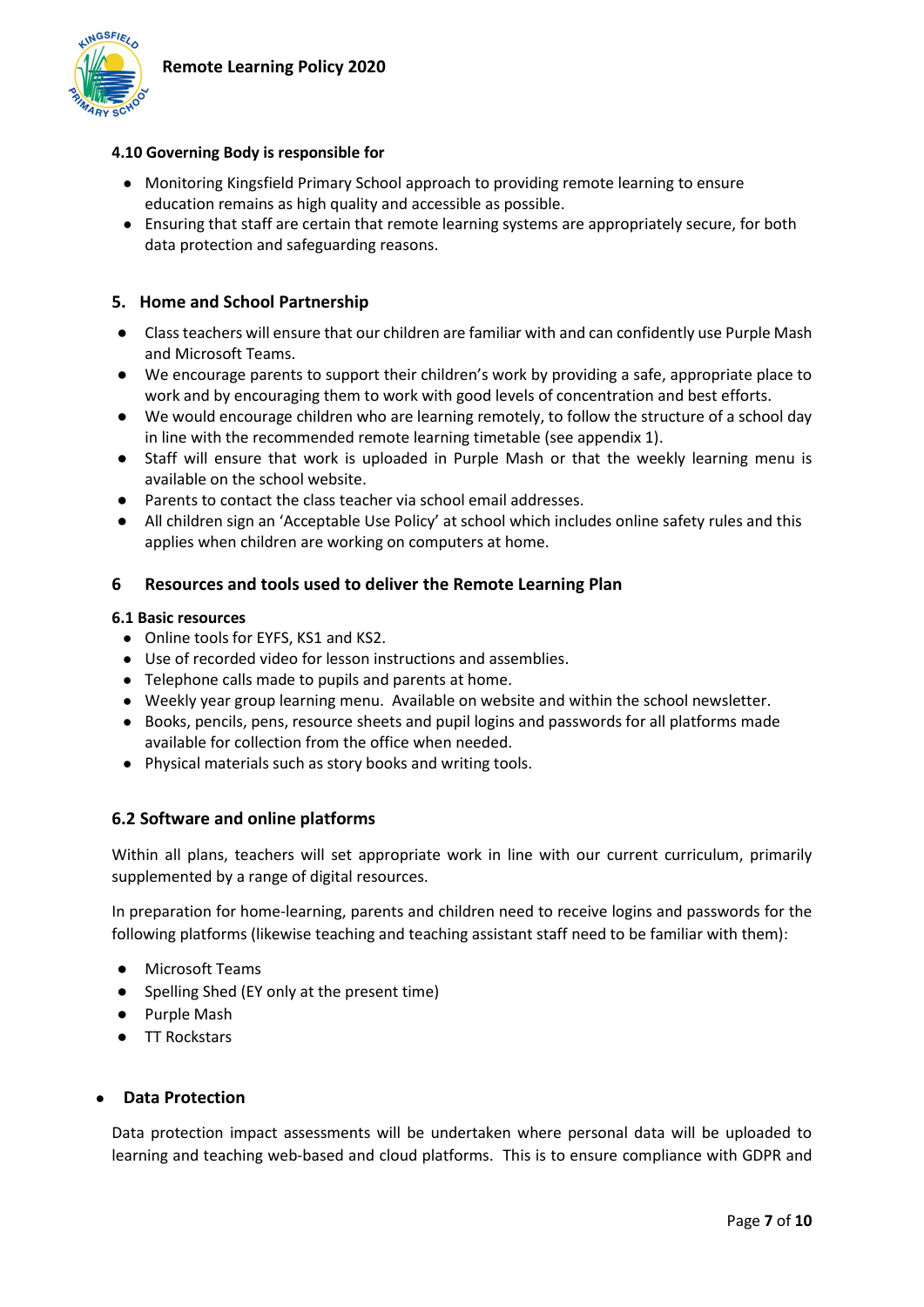

 $\frac{M_{\rm A_{\rm F}} \rm{K}^{CO}}{M_{\rm A_{\rm F}} \rm{K}^{CO}}$  the Data Protection Act of 2018 and to further ensure that there are robust data security mechanisms in place to protect an individual's privacy of their personal data from unauthorised access.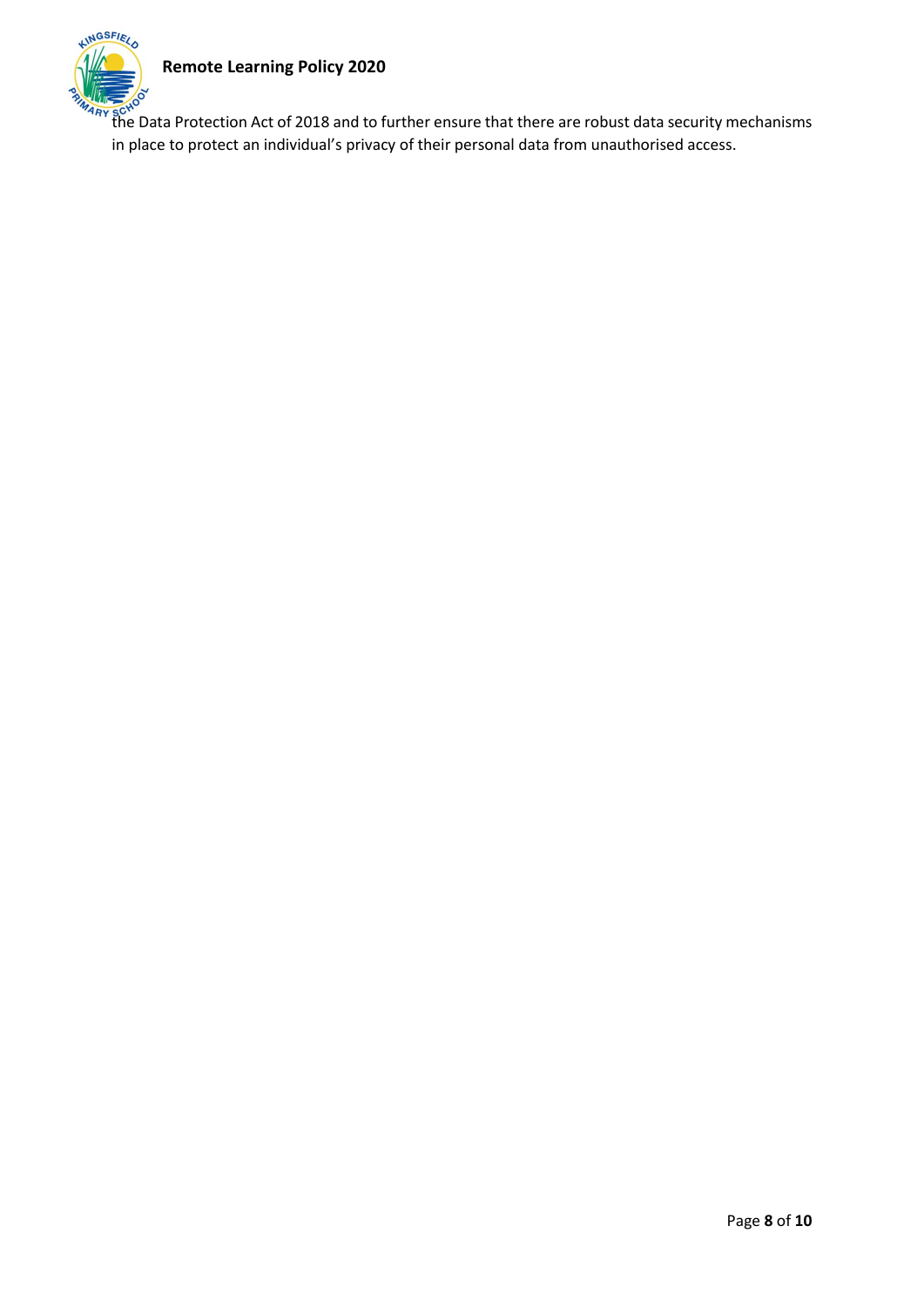

# **Appendix 1 Remote Learning Timetables**

# **Example timetable Y1-6**

|                                    | Day 1                                          | Day 2                                          | Day 3                                          | Day 4                                   | Day 5                                     |
|------------------------------------|------------------------------------------------|------------------------------------------------|------------------------------------------------|-----------------------------------------|-------------------------------------------|
| Check in via<br><b>Google Meet</b> | Group 1                                        | Group 2                                        | Group 3                                        | Group 4                                 | Group 5                                   |
| Session 1                          | <b>Maths</b><br><b>Fluency and</b><br>Practise | <b>Maths</b><br><b>Fluency and</b><br>Practise | <b>Maths</b><br><b>Fluency and</b><br>Practise | <b>Maths</b><br>Fluency and<br>Practise | <b>Maths</b><br>Fluency and<br>Practise   |
| <b>Session 2</b>                   | <b>Reading and</b><br>Vocabulary               | <b>Reading and</b><br>Comprehension            | <b>Reading and</b><br>Comprehension            | <b>Reading and</b><br><b>SPAG</b>       | <b>Reading and</b><br><b>Writing task</b> |
| <b>Session 3</b>                   | <b>History</b>                                 | Geography                                      | <b>Science</b>                                 | <b>PSHE</b>                             | PE and Music                              |

# **Example timetable Reception**

|                             | Day 1                  | Day 2                  | Day 3                  | Day 4                  | Day 5                  |
|-----------------------------|------------------------|------------------------|------------------------|------------------------|------------------------|
| Check in via<br>Google meet | Group 1                | Group 2                | Group 3                | Group 4                | Group 5                |
| Session 1                   | <b>Phonics Video</b>   | <b>Phonics Video</b>   | <b>Phonics Video</b>   | <b>Phonics Video</b>   | <b>Phonics Video</b>   |
| <b>Session 2</b>            | <b>Number session</b>  | <b>Number session</b>  | <b>Number session</b>  | Number session         | <b>Number session</b>  |
| <b>Session 3</b>            | <b>Story and vocab</b> | <b>Story and write</b> | <b>Story and vocab</b> | <b>Story and write</b> | <b>Story and vocab</b> |